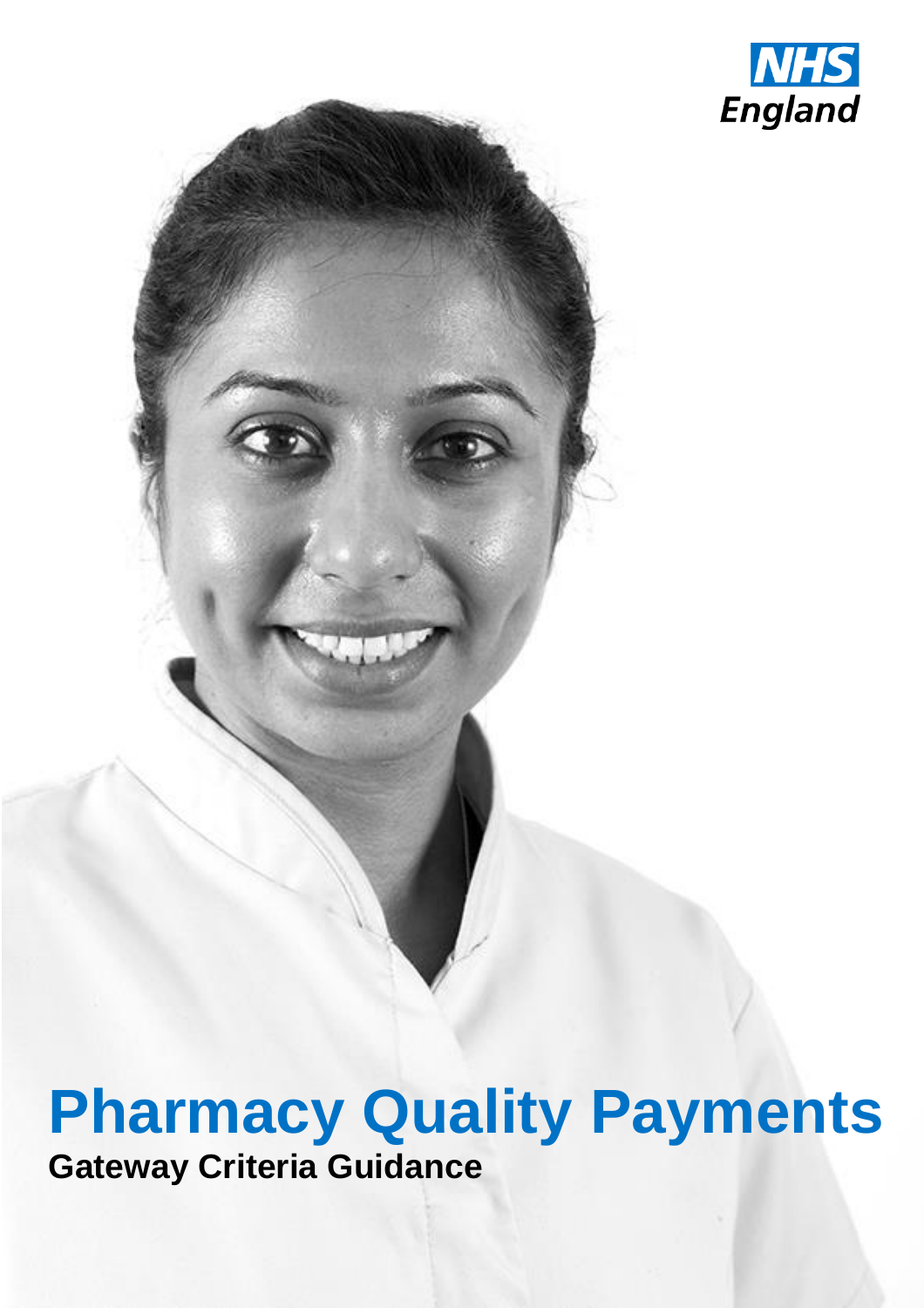#### **NHS England INFORMATION READER BOX**

| <b>Directorate</b> |                            |                               |
|--------------------|----------------------------|-------------------------------|
| Medical            | Operations and Information | Specialised Commissioning     |
| Nursing            | Trans. & Corp. Ops.        | <b>Commissioning Strategy</b> |
| l Finance          |                            |                               |

| <b>Publications Gateway Reference:</b>            | 06200                                                                                                                        |
|---------------------------------------------------|------------------------------------------------------------------------------------------------------------------------------|
| <b>Document Purpose</b>                           | Guidance                                                                                                                     |
| <b>Document Name</b>                              | Pharmacy Quality Payments Gateway Criteria Guidance                                                                          |
| Author                                            | Primary Care Commissioning, NHS England                                                                                      |
| <b>Publication Date</b>                           | December 2016                                                                                                                |
| <b>Target Audience</b>                            | NHS England Regional Directors, NHS England Directors of<br>Commissioning Operations, Community Pharmacy                     |
| <b>Additional Circulation</b><br>List             | CCG Clinical Leaders, CCG Accountable Officers, Medical Directors                                                            |
|                                                   |                                                                                                                              |
| <b>Cross Reference</b>                            | Drug Tariff, December 2016                                                                                                   |
| <b>Superseded Docs</b><br>(if applicable)         | N/A                                                                                                                          |
| <b>Action Required</b>                            | Support implementation of Community Pharmacy Contracutal<br>Framework                                                        |
| <b>Timing / Deadlines</b><br>(if applicable)      | Review points 30th April 2017 and 30th November 2017                                                                         |
| <b>Contact Details for</b><br>further information | <b>NHS England</b><br><b>Primary Care Commissioning</b><br>Quarry House<br>Leeds<br>LS27UB<br>england.primarycareops@nhs.net |
|                                                   |                                                                                                                              |

#### **Document Status**

This is a controlled document. Whilst this document may be printed, the electronic version posted on the intranet is the controlled copy. Any printed copies of this document are not controlled. As a controlled document, this document should not be saved onto local or network drives but should always be accessed from the intranet.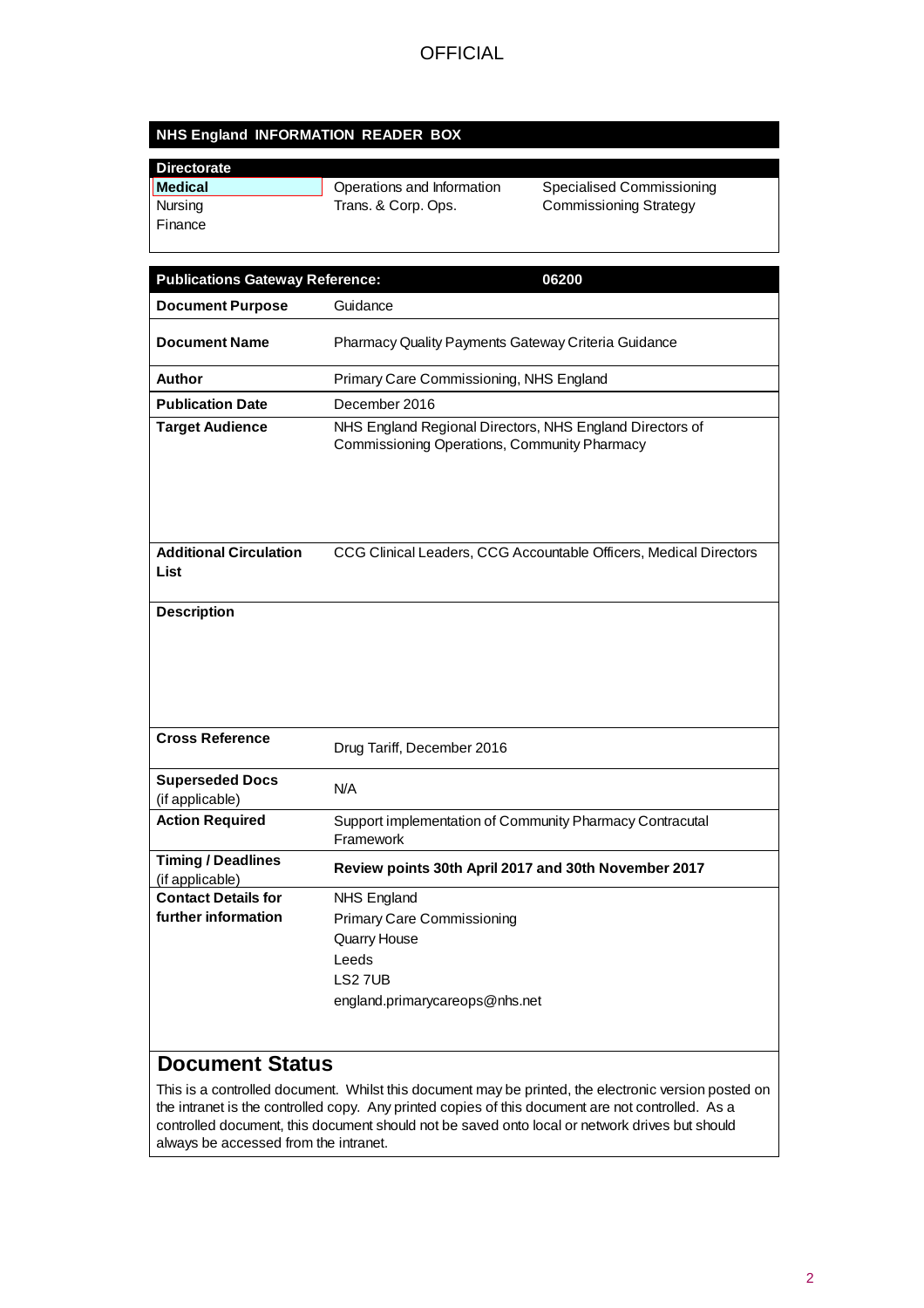# **Pharmacy Quality Payments**

## **Gateway Criteria Guidance**

Version number: 1.0

First published: 22 December 2016

Updated: N/A

Prepared by: Primary Care Commissioning, Quarry House, Leeds, LS2 7UE

Classification: (OFFICIAL)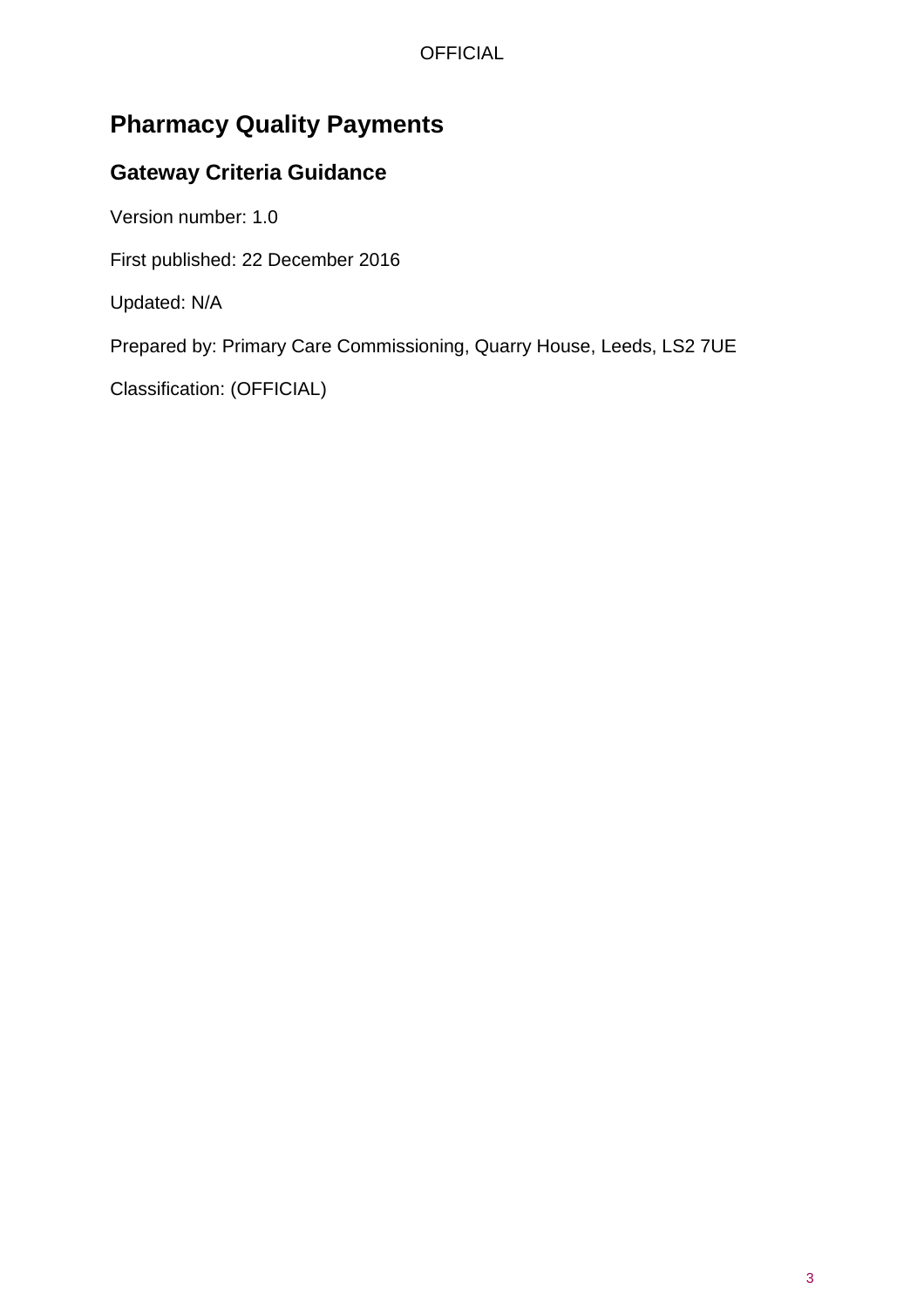# <span id="page-3-0"></span>**Contents**

| $\mathbf{1}$                                                |  |
|-------------------------------------------------------------|--|
| 2                                                           |  |
| 3                                                           |  |
| 3.1                                                         |  |
|                                                             |  |
|                                                             |  |
|                                                             |  |
| 3.2.3 Automating the NHS Choices profile update process  12 |  |
|                                                             |  |
| 3.3.1                                                       |  |
| 3.3.2                                                       |  |
|                                                             |  |
|                                                             |  |
|                                                             |  |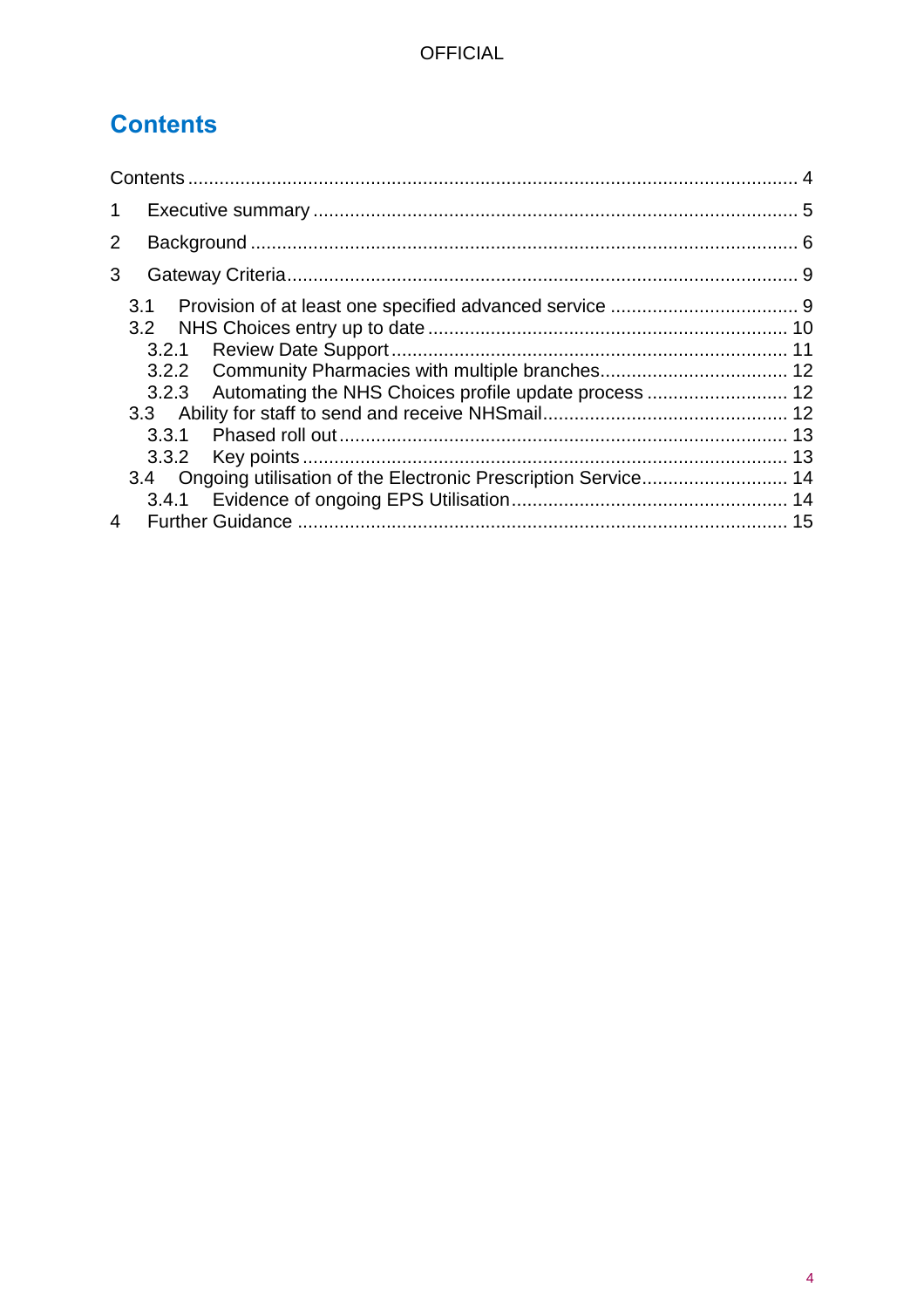## <span id="page-4-0"></span>**1 Executive summary**

Building on the Five Year Forward View the NHS is introducing changes to the community pharmacy contractual arrangements to develop a more clinically focussed community pharmacy service that is better integrated with other parts of primary care.

2017/18 will see the introduction of a Community Pharmacy Quality Payments Scheme which will form part of the Community Pharmacy Contractual Framework from 1 December 2016 until 31 March 2018. Up to £75 million will be paid to community pharmacies for meeting a number of quality criteria. The Quality Payments Scheme will reward community pharmacies for delivering quality criteria in all three of the quality dimensions: Clinical Effectiveness, Patient Safety and Patient Experience.

The payment will depend on how many of the quality criteria the pharmacy achieves. The criteria have been weighted based on an assessment of the challenge of achievement and the benefit to patients from doing so.

For a pharmacy to become eligible for any payment under the Quality Payments Scheme it must first meet four gateway criteria. This guidance is intended to support community pharmacies and other stakeholders in their understanding of the requirements for achievement of the four gateway criteria.

The gateway criteria are:

- the contractor must be offering at the pharmacy Medicines Use Review (MUR) or New Medicine Service (NMS); or must be registered for NHS Urgent Medicine Supply Advanced Service Pilot; and
- the NHS Choices entry for the pharmacy must be up to date; and
- pharmacy staff at the pharmacy must be able to send and receive NHS mail (Note: For the April 2017 review, evidence of application for an NHSmail account by 1 February 2017 will be acceptable); and
- the pharmacy contractor must be able to demonstrate ongoing utilisation of the Electronic Prescription Service at the pharmacy premises.

This guidance also details some of the activity that NHS England is organising to support pharmacies in achieving the gateway criteria; by developing the NHS Choices Website to make it easier and clearer for pharmacies to update their NHS Choices entry; and making NHS.net email accounts more accessible.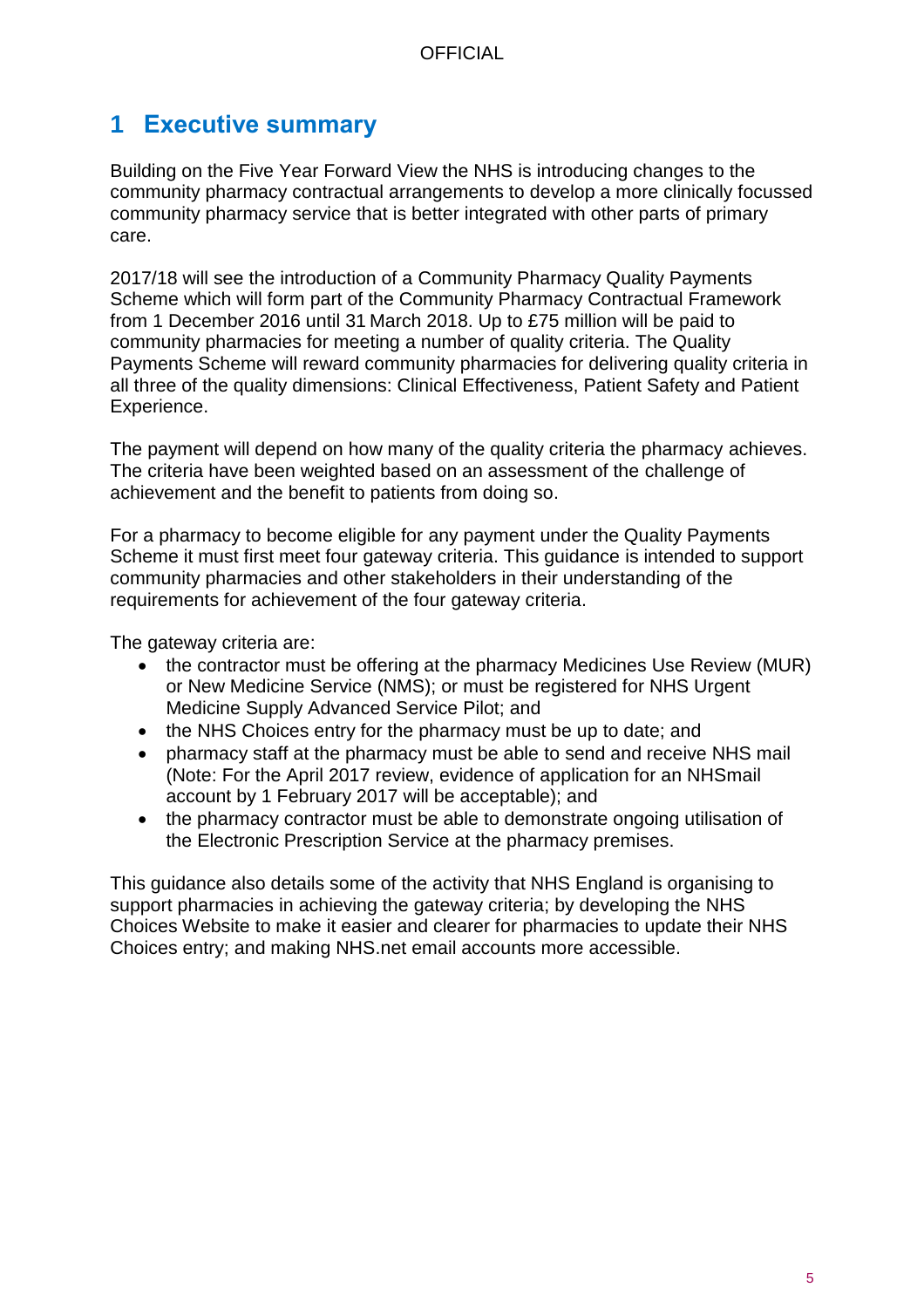## <span id="page-5-0"></span>**2 Background**

The NHS Five Year Forward View sets out a clear direction for the NHS, building on its strengths and rising to the challenges of the future. These include responding to changes in patients' health needs, expectations and personal preferences; rapid developments in treatment, technologies and care delivery; and transformational change through new models of care to improve patient outcomes.

There is general acceptance that there is real potential for far greater use of community pharmacy and pharmacists: in prevention of ill health; support for healthy living; support for self-care and long term conditions; medication reviews and as part of more integrated local care models. To achieve these aspirations, a more clinically focussed community pharmacy service is needed that is better integrated with other parts of primary care.

On the 20 October 2016 the Government announced a package of reforms following consultation with the Pharmaceutical Services Negotiating Committee (PSNC) and other key stakeholders, including patient and public representatives. The details of the announcement can be found [here](https://www.gov.uk/government/publications/community-pharmacy-reforms)<sup>1</sup>:

One of the key announcements in the reform package was the introduction of a Quality Payments Scheme that will be available for 2017/18. The single common definition of 'quality' encompasses three equally important parts:

- Care that is clinically effective;
- Care that is safe: and,
- Care that provides a positive experience for patients.

High quality care is only achieved when all three dimensions are present - not just one or two of them. The Quality Payments Scheme will reward community pharmacies for delivering quality criteria across all three dimensions of quality.

The Quality Payments Scheme will be funded from the overall community pharmacy contractual framework for 2017/18 of £2.592 billion. Up to £75 million will be paid out to community pharmacies dependent on them meeting a number of quality indicators. Details can be seen in the Drug Tariff [here](http://www.nhsbsa.nhs.uk/PrescriptionServices/924.aspx)<sup>2</sup>.

Quality payments will depend on how many of the quality criteria the contractor achieves. Pharmacies passing the gateway will receive a quality payment if they meet one or more of the criteria set out in Table 1 (below). The criteria have been weighted based on an assessment of the challenge of achievement and the benefit to patients from doing so with each criterion being allocated a number of 'points'.

There will be two review dates during the year, at which quality payments can be claimed:

• 28 April 2017 (for which payment is claimed at the end of April 2017); and

l

<sup>1</sup> https://www.gov.uk/government/publications/community-pharmacy-reforms

<sup>2</sup> http://www.nhsbsa.nhs.uk/PrescriptionServices/924.aspx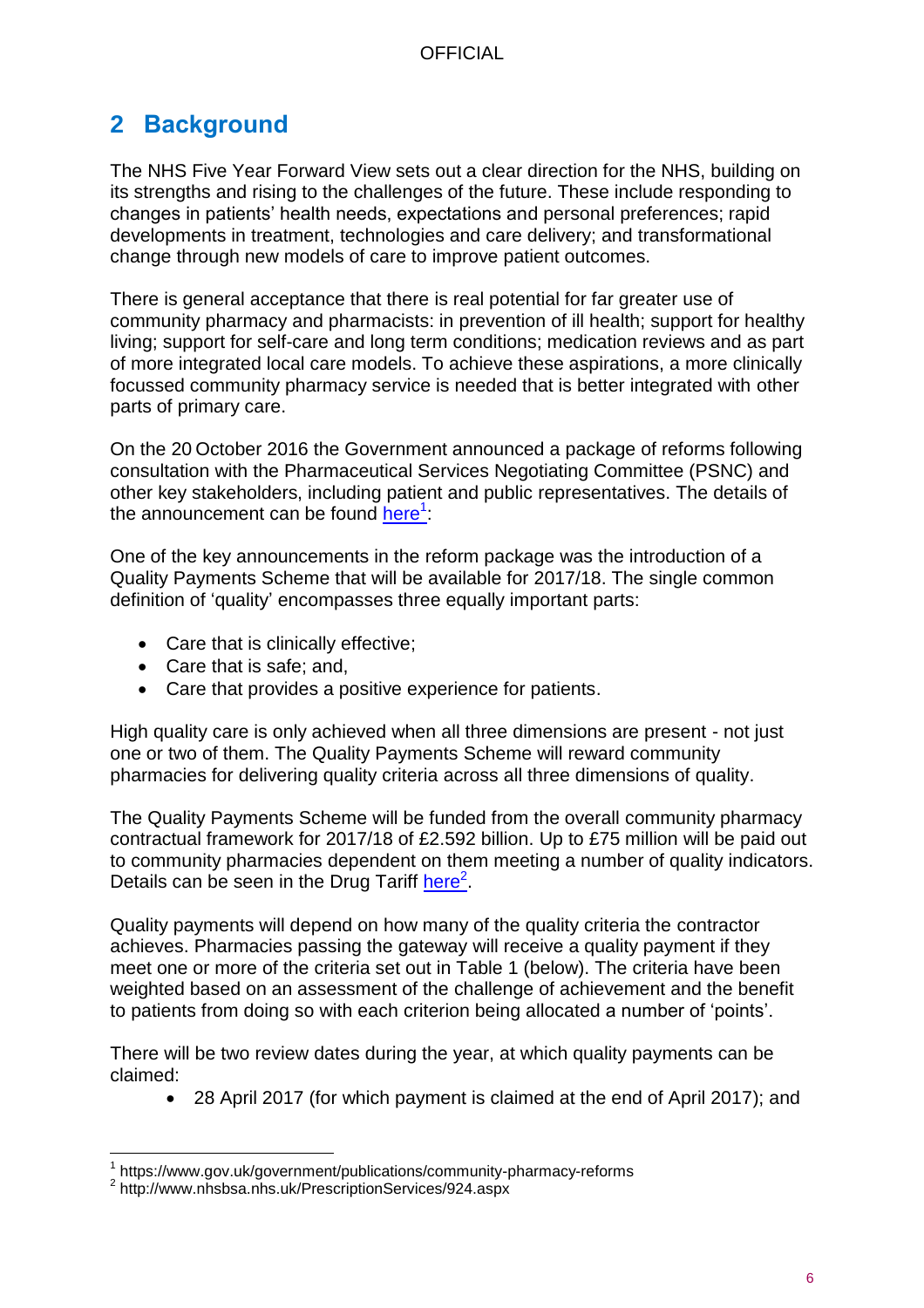24 November 2017 (for which payment is claimed at the end of November 2017).

The total number of points that each contractor can qualify for over the two reviews is 100. However, three of the quality criteria (which account for 45 of the available points) only need to be achieved once, and therefore can only be claimed once over the two review dates.

**Table 1** sets out the quality criteria, the frequency with which the criteria need to be demonstrated and the number of points allocated to each of the criteria. Each point will be worth a minimum of £64 and a maximum of £128 depending on how many pharmacies qualify for quality payments.

| <b>Domain</b>                       | <b>Criteria</b>                                                                                                                                                                                                                                                                                                                                 | <b>Number</b><br>of<br>review<br>points at<br>which it<br>can be<br>claimed | <b>Points</b><br>at any<br>one<br>review<br>point | <b>Total</b><br>points<br>over the<br>two<br>review<br>points |
|-------------------------------------|-------------------------------------------------------------------------------------------------------------------------------------------------------------------------------------------------------------------------------------------------------------------------------------------------------------------------------------------------|-----------------------------------------------------------------------------|---------------------------------------------------|---------------------------------------------------------------|
| <b>Patient Safety</b>               | Written safety report at premises level<br>available for inspection at review<br>point, covering analysis of incidents<br>and incident patterns (taken from an<br>ongoing log), evidence of sharing<br>learning locally and nationally, and<br>actions taken in response to national<br>patient safety alerts.                                  | One                                                                         | 20                                                | 20                                                            |
| <b>Patient Safety</b>               | On the day of the review 80% of<br>registered pharmacy professionals<br>working at the pharmacy have<br>achieved level 2 safeguarding status<br>for children and vulnerable adults in<br>the last two years                                                                                                                                     | Two                                                                         | 5                                                 | 10                                                            |
| <b>Patient</b><br><b>Experience</b> | On the day of the review, the results<br>of the Community Pharmacy Patient<br>Questionnaire from the last 12<br>months is publicly available on the<br>pharmacy's NHS Choices page                                                                                                                                                              | One                                                                         | 5                                                 | 5                                                             |
| <b>Public health</b>                | On the day of the review, the<br>pharmacy is a Healthy Living<br>Pharmacy level 1(self-assessment)                                                                                                                                                                                                                                              | One                                                                         | 20                                                | 20                                                            |
| <b>Digital</b>                      | On the day of the first review, the<br>pharmacy can demonstrate a total<br>increase in access to Summary Care<br>Records between 1 December 2016<br>and 28th April 2017 in comparison to<br>the previous 5months; and on the day<br>of the second review, the pharmacy<br>can demonstrate a total increase to<br>access to Summary Care Records | Two                                                                         | 5                                                 | 10                                                            |

#### **Table 1**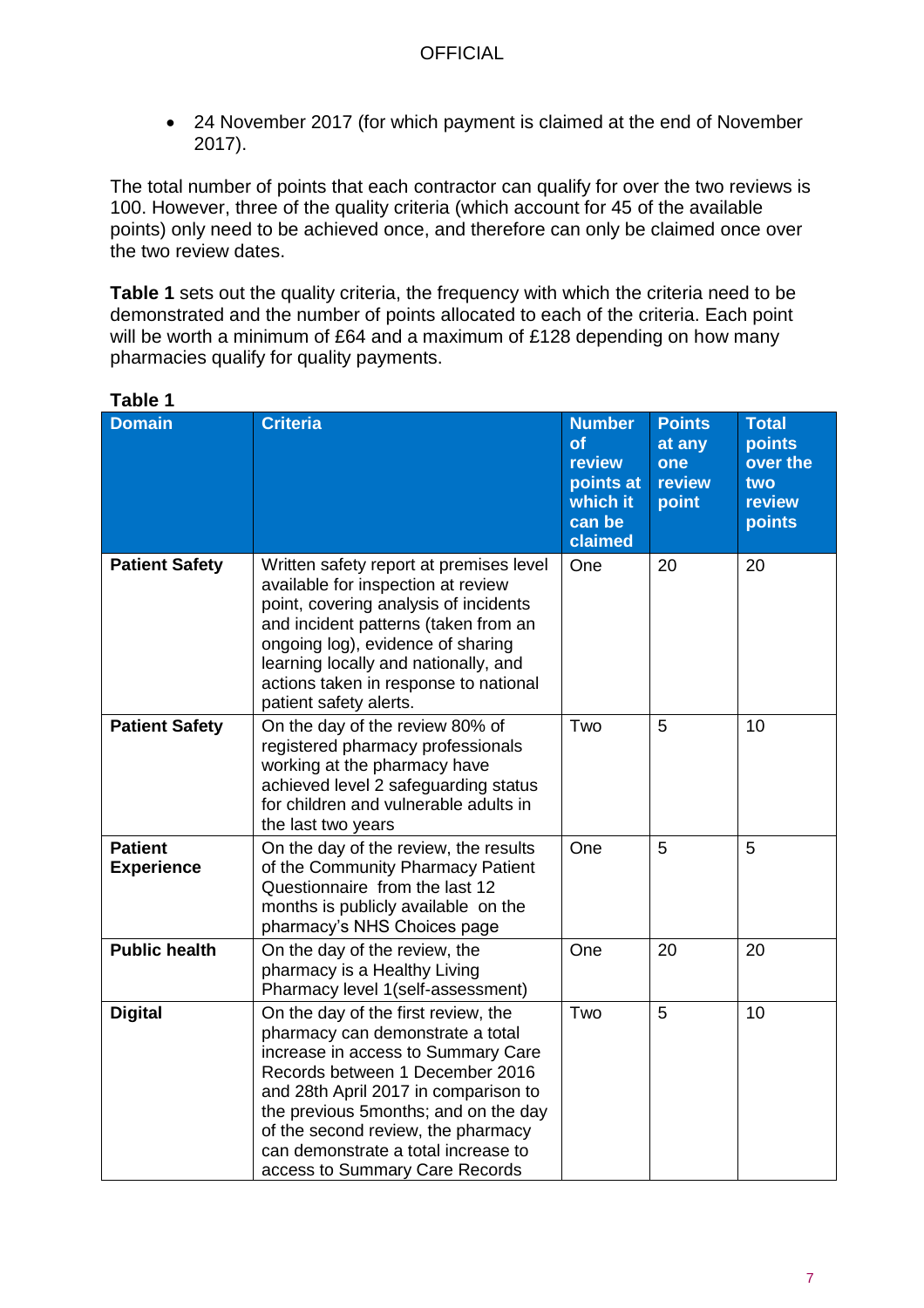| <b>Domain</b>                           | <b>Criteria</b>                                                                                                                                                                                                                                                                                                         | <b>Number</b><br>of<br>review<br>points at<br>which it<br>can be<br>claimed | <b>Points</b><br>at any<br>one<br>review<br>point            | <b>Total</b><br>points<br>over the<br>two<br>review<br>points |
|-----------------------------------------|-------------------------------------------------------------------------------------------------------------------------------------------------------------------------------------------------------------------------------------------------------------------------------------------------------------------------|-----------------------------------------------------------------------------|--------------------------------------------------------------|---------------------------------------------------------------|
|                                         | between 1 May 2017 and 24th<br>November in comparison to the<br>previous 7 months.                                                                                                                                                                                                                                      |                                                                             |                                                              |                                                               |
| <b>Digital</b>                          | On the day of the review, the<br>pharmacy's NHS111 Directory of<br>Services entry is up to date.                                                                                                                                                                                                                        | Two                                                                         | 2.5                                                          | 5                                                             |
| <b>Clinical</b><br><b>Effectiveness</b> | On the day of the review, the<br>pharmacy can show evidence of<br>asthma patients, for whom more than<br>6 short acting bronchodilator inhalers<br>were dispensed without any<br>corticosteroid inhaler within a 6 month<br>period, are referred to an appropriate<br>health care professional for an asthma<br>review. | Two                                                                         | 10                                                           | 20                                                            |
| <b>Workforce</b>                        | On the day of the review, 80% of all<br>pharmacy staff working in patient<br>facing roles are trained 'Dementia<br>Friends'                                                                                                                                                                                             | Two                                                                         | 5                                                            | 10                                                            |
|                                         |                                                                                                                                                                                                                                                                                                                         |                                                                             | total<br>number<br>of points<br>across<br>the two<br>reviews | 100                                                           |

In order to receive payment, pharmacies will need to make a declaration to the NHS Business Services Authority at each review date. The process for making this declaration has still to be finalised, this will be publicised ahead of the first review date.

It is expected that any additional work and data collection required to gather and collate evidence for the Quality Payments Scheme will improve the quality of pharmaceutical services provided to patients as a stepping stone to a more clinically focussed community pharmacy service. The points available are tailored to reflect the level of work that will be required to meet that quality criterion. Any investment that pharmacies make to meet any of the gateway or quality standards is undertaken at their own risk.

For a contractor to become eligible for the Quality Payments Scheme it must meet four gateway criteria. This document aims to provide further guidance to contractors on meeting those gateway criteria.

To qualify for payments, pharmacies will have to meet four gateway criteria: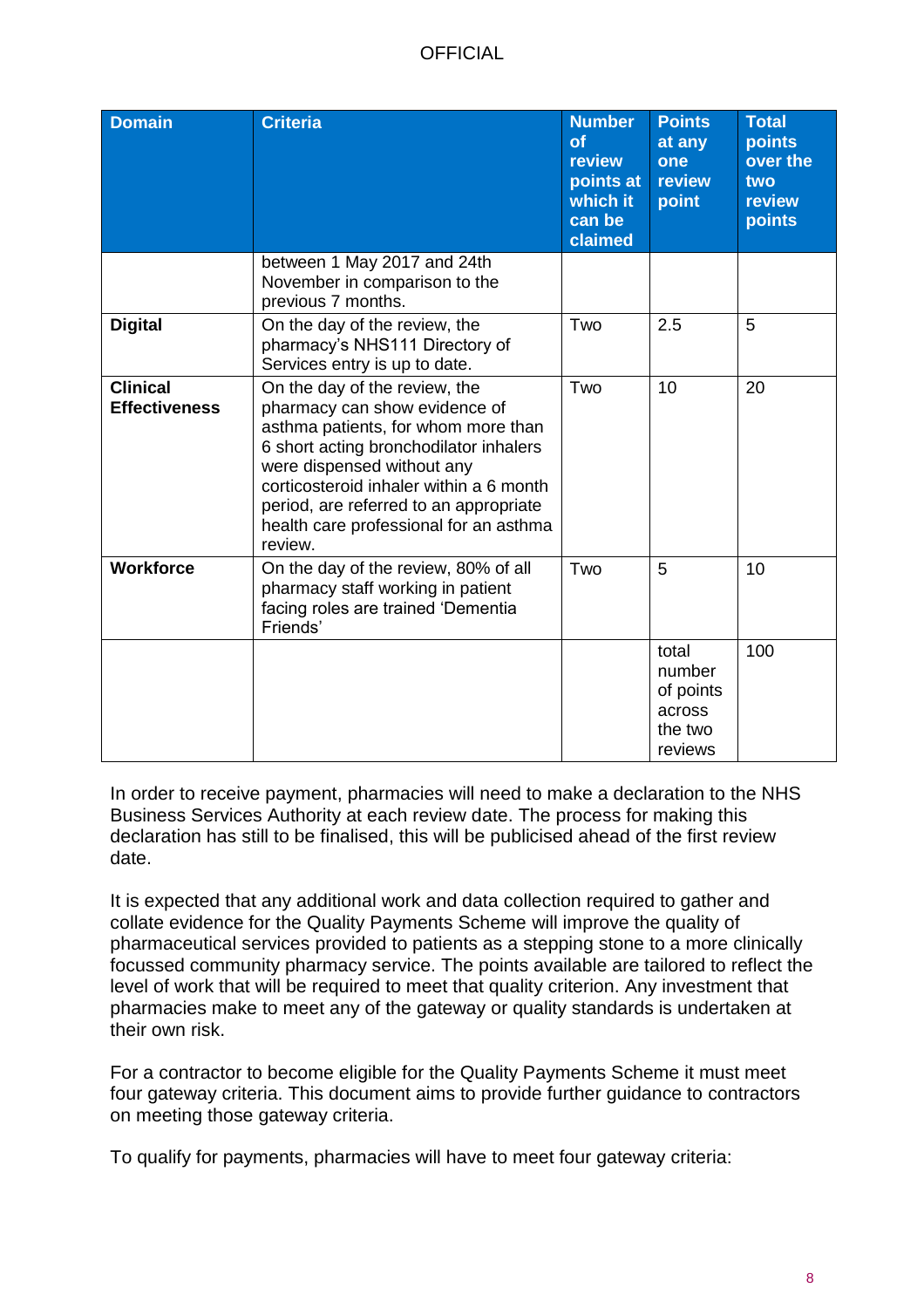- the contractor must be offering at the pharmacy Medicines Use Review (MUR) or New Medicine Service (NMS); or must be registered for NHS Urgent Medicine Supply Advanced Service (NUMSAS) Pilot; and
- the NHS Choices entry for the pharmacy must be up to date; and
- pharmacy staff at the pharmacy must be able to send and receive NHS mail (Note : For the April 2017 Review, evidence of application for an NHSmail account by 1 February 2017 will be acceptable – see section 3.3.2); and
- the pharmacy contractor must be able to demonstrate ongoing use of the Electronic Prescription Service at the pharmacy premises.

Simply passing the gateway criteria will not, earn a quality payment for the contractor. Contractors passing the gateway will receive a quality payment if they also achieve one or more of the quality criteria; the level of payments will depend on how many of the quality criteria the pharmacy achieves

Further guidance will be made available to support contractors with the Quality Payments Scheme. This guidance has been written to assist contractors to gather and collate the evidence for achieving the gateway criteria under the terms of the Quality Payments Scheme. Evidence of such achievement may be required by NHS England to support a contractor's declaration of eligibility for any payment under the Quality Payments Scheme.

# <span id="page-8-0"></span>**3 Gateway Criteria**

### <span id="page-8-1"></span>**3.1 Provision of at least one specified advanced service**

Under the NHS Community Pharmacy Contractual Framework community pharmacies in England can provide three tiers of services commissioned by NHS England:

- Essential services commissioned by NHS England and must be provided by all contractors
- Advanced Services commissioned by NHS England which can be provided by all contractors once accreditation requirements have been met
- Enhanced Services commissioned by NHS England locally in response to the needs of the local population.

Community pharmacies must be satisfactorily complying with their obligations under Schedule 4 to the Pharmaceutical Services Regulations (terms of service of NHS pharmacists) in respect of the provision of essential services and in respect of an acceptable system of clinical governance to be able to deliver any advanced service.

As of the 1 December 2016 the following advanced services will be commissioned from community pharmacies in England:

- Medicines Use Review
- Prescription Intervention Service
- New Medicine Service
- Stoma Customisation
- Appliance Use Review
- Community Pharmacy Seasonal Influenza Advanced Service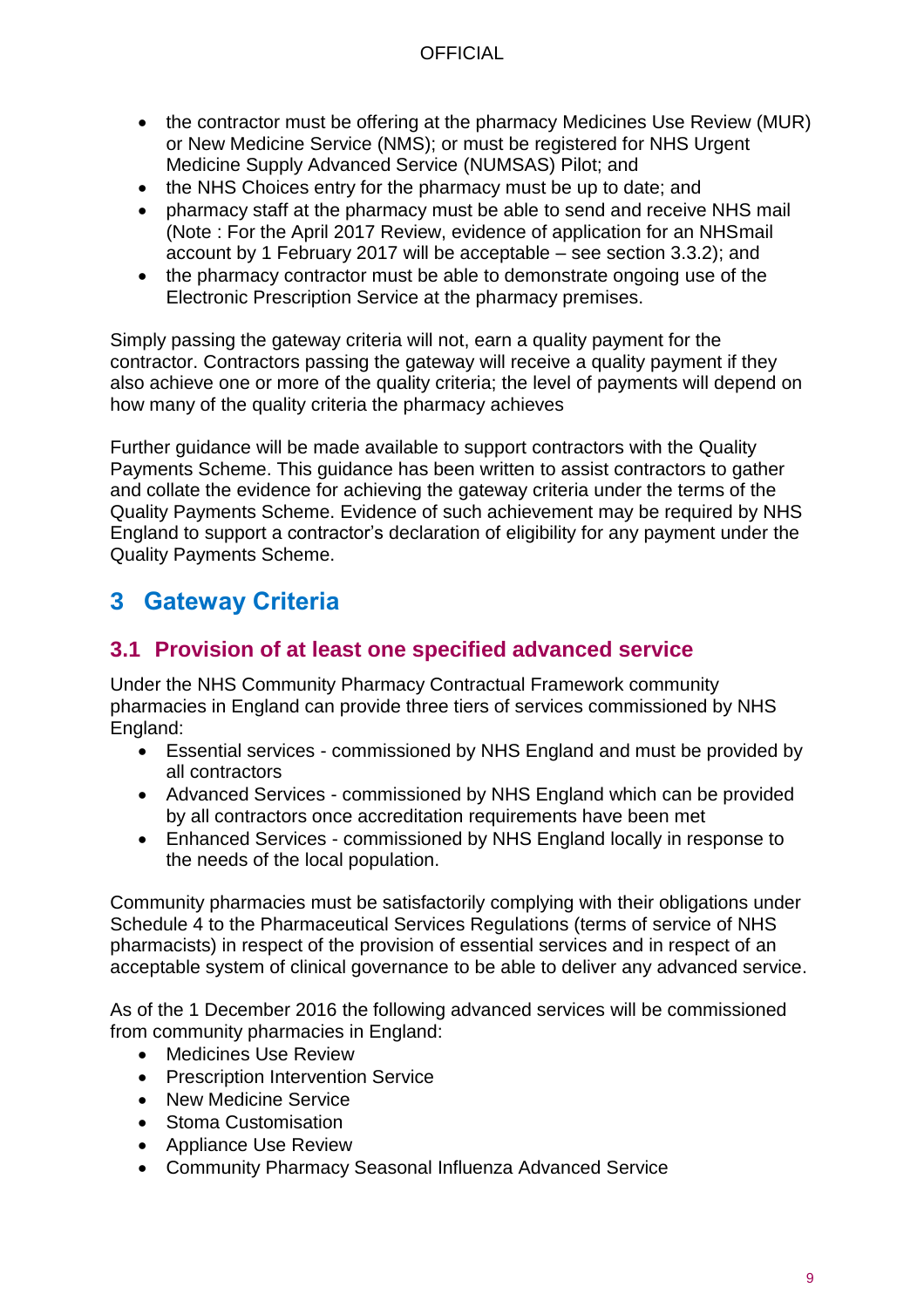NHS Urgent Medicine Supply Advanced Service (NUMSAS) pilot scheme.

Details of the advanced services available from community pharmacies in England are available in the Drug Tariff which can be accessed [here:](http://www.nhsbsa.nhs.uk/PrescriptionServices/924.aspx)

However to meet the specified advance service gateway criterion, a contractor must be offering at the pharmacy Medicines Use Review (MUR) or New Medicine Service (NMS); or must be registered for NHS Urgent Medicine Supply Advanced Service Pilot.

The contractor will need to be able to demonstrate, when they make their review date declaration, that they are offering at the pharmacy MUR or NMS; or that the pharmacy is registered for the NUMSAS Pilot.

Offering the MUR service or NMS service could be evidenced by claims for payments made by contractors for these advanced services in the period leading up to that review point declaration. Where such claims have not been received by the NHSBSA, contractors may need to decide how else they will be able to evidence the offering of these advanced services should they be asked to do so by NHS England.

Registering to provide NUMSAS will be accepted as evidence of offering this advanced service. Details of how to register for NUMSAS are available *here*<sup>3</sup> Section 3.3.2 gives details of the roll out of NHSmail accounts to support the NUMSAS pilot; further guidance will be issued to community pharmacies in January.

Therefore, community pharmacies applying for the quality payment will need to ensure that, before they make any review date declaration that they can demonstrate that they are offering at the pharmacy Medicines Use Review (MUR) or New Medicine Service (NMS); or that they are registered to provide the NHS Urgent Medicine Supply Advanced Service (NUMSAS) pilot.

### <span id="page-9-0"></span>**3.2 NHS Choices entry up to date**

NHS Choices [\(www.nhs.uk\)](http://www.nhs.uk/) was launched in 2007 and is the official website of the National Health Service in England. It is designed to meet the requirements of those with health or care needs, either directly (e.g. patient or service user) or indirectly (e.g. carer).

With over 48 million visits per month, it has become the UK's biggest health website accounting for a quarter of all health-related web traffic. It strives to be a worldleading, multi-channel service for everyone engaging with the NHS and social care.

Information, advice or data about health and care providers is made accessible by NHS Choices for the benefits of users, who are the patients and other users of NHS services. This includes details of how to access health and care services in order to make interactions with health and care services as easy as possible.

Each community pharmacy in England has its own entry on the NHS Choices website. However this entry is only useful to NHS Choices users if the information it

l

 $^3$  <u>[www.nhsbsa.nhs.uk/UMS](http://www.nhsbsa.nhs.uk/UMS)</u>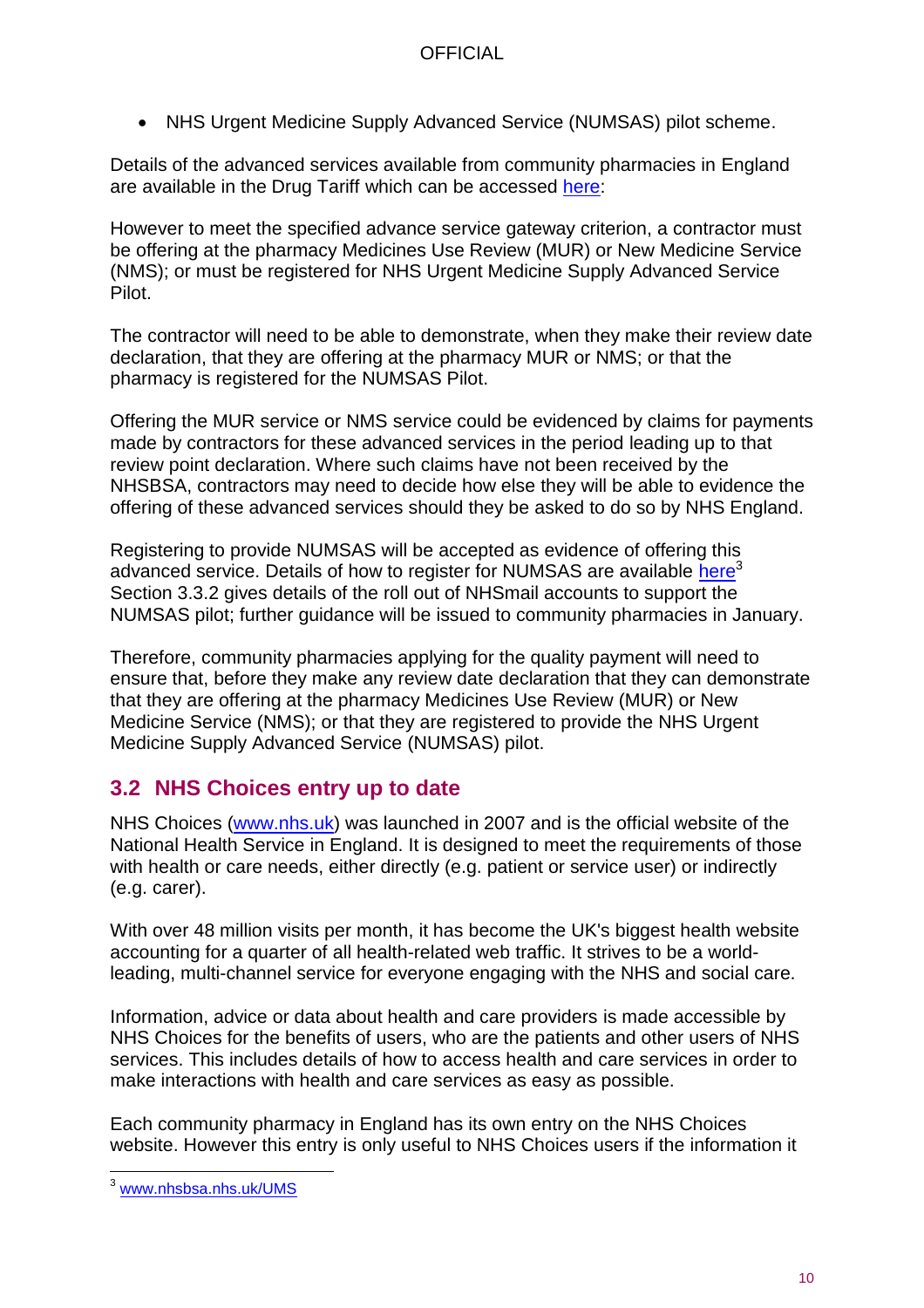contains is correct and up to date. Hence having an up to date and correct entry on the NHS Choices website is a gateway requirement for the Quality Payments Scheme.

Generally the pharmacy profile allows users to view opening times, information on services and facilities, staff information and whether a pharmacy offers the Electronic Prescription Service (EPS). It also provides users with a comprehensive directory in one place, searchable by postcode, name or address. Distance selling pharmacies have a different profile; further guidance will be issued on how the NHS Choices gateway guidance will apply to these pharmacies.

Up-to-date service and opening times information are important to support service signposting from other pages of NHS Choices where patients and carers can access information about medical conditions and symptoms. This supports the NHS Choices service with its aim of providing patients with the right information about self-care and where services can be accessed to reduce avoidable contacts in GPs and urgent care services.

Each contractor is able to update their entry profile through the NHS Choices Provider Information Management System (PIMS). Guidance on how to do this will be provided in January 2017 as well as information about signing up to use NHS Choices, if this has not been done previously.

#### <span id="page-10-0"></span>**3.2.1 Review Date Support**

To support the scheme's two review dates of April and November, NHS Choices will, from 7 February 2017, provide each contractor with the option to either amend their NHS Choices entry profile, or to validate the entry as being as accurate and up to date, in a manner which will create a record which will act as evidence to NHS England that these actions have been undertaken.

By each review date, the contractor will need to amend or validate three parts of their profile:

- Opening hours
- the facilities the pharmacy provides e.g. consulting room, parking etc.: and
- the services the pharmacy provides.

All three parts will need to have been amended or validated for the contractor to have met the requirement to update their NHS Choices profile.

NHS Choices will maintain a record of when each contractor last updated its NHS Choices profile from **7 February 2017** until the first review date; and then again from **11 September 2017** until the second review date in November 2017.This record will then be provided to NHS England regional teams to enable them to confirm which community pharmacies have achieved this gateway criteria for the Quality Payments Scheme when reviewing contractors' declarations.

Any inaccuracies between a contractor's NHS Choices profile and their contractual opening hours, facilities and the services provided is the responsibility of the contractor. As this is a gateway criterion, an inaccurate NHS Choices profile may then jeopardise the entire payment claimed for under the Quality Payments Scheme.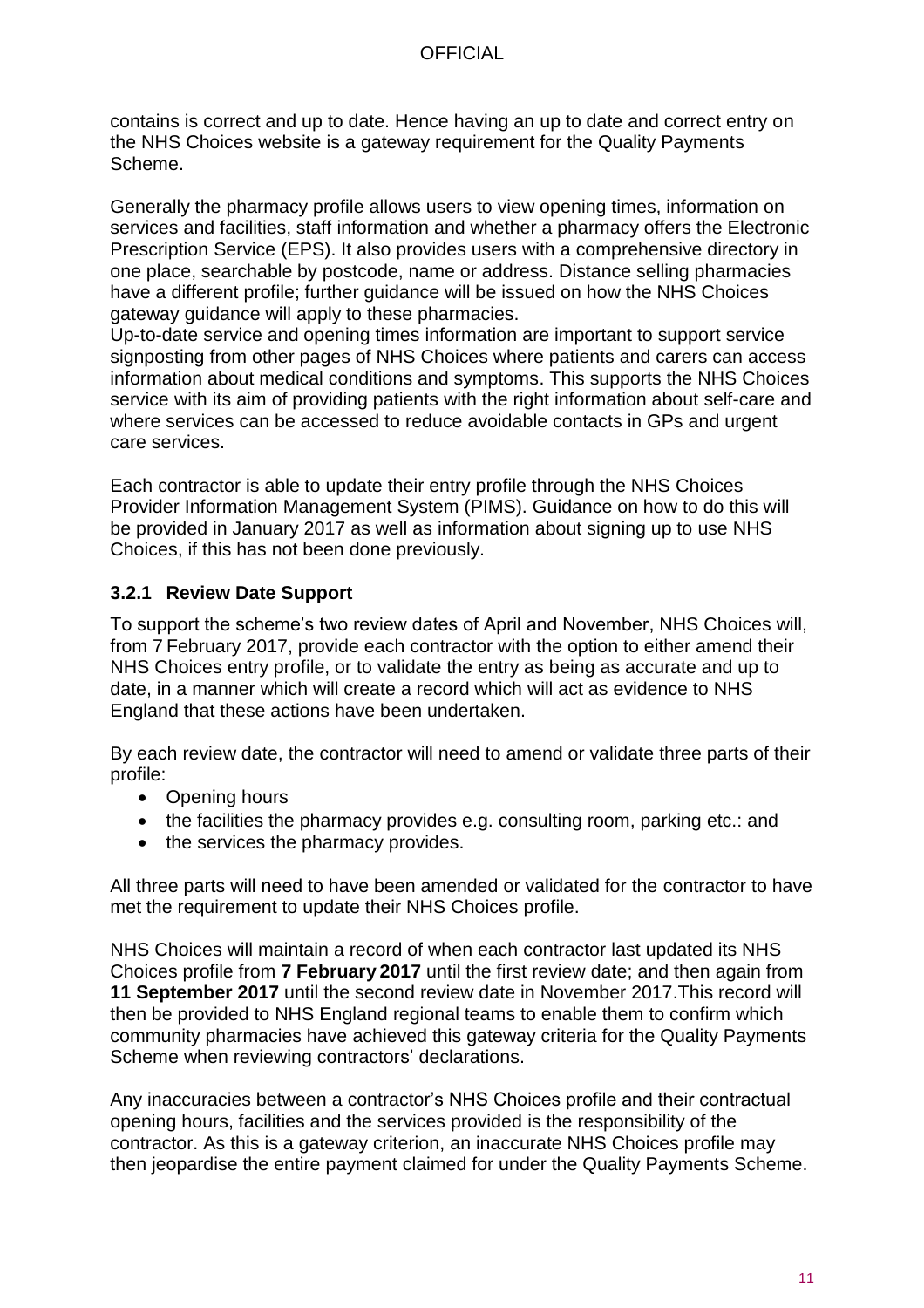Contractors' claiming a quality payment will need to ensure that before they make any declaration they have amended or validated the three parts of their NHS Choices profile **after** 7 February 2017 for the first review period and **after** 11 September 2017 for the second review period.

#### <span id="page-11-0"></span>**3.2.2 Community Pharmacies with multiple branches**

Community Pharmacies with multiple branches will need to decide whether to complete the review of NHS Choices profiles at head office or branch level. Each profile is specific to that branch and when a profile is edited or validated; staff will need to ensure that the branch details submitted are accurate for that particular branch at the time of completion. Any inaccuracies that result from editing by head offices and local pharmacy teams will be the responsibility of the contractor. As described in 3.2.1 as this is a gateway criterion an inaccurate NHS Choices profile may jeopardise the entire payment claimed for under the Quality Payments Scheme.

#### <span id="page-11-1"></span>**3.2.3 Automating the NHS Choices profile update process**

An Application Programming Interface (API) is available to automate the process of updating profile information on NHS Choices. This will be useful for community pharmacies with multiple profiles to manage. Rather than using the NHS Choices PIMS to enter the information, pharmacies can use the API to connect their IT systems to NHS Choices to create an automated way of updating their profile information saving time and ensuring that their information, on NHS Choices is always up-to-date. Pharmacies can make changes to the editable fields listed above using the API.

For further information on using the API, please email the NHS Choices Service Desk [\(nhschoicesservicedesk@nhs.net\)](mailto:nhschoicesservicedesk@nhs.net) requesting a call back from the Syndication team. Please add 'Pharmacy Organisation API' in the subject field of the email; please include one contact per organisation.

### <span id="page-11-2"></span>**3.3 Ability for staff to send and receive NHSmail**

Both the Quality Payments Scheme and the pilot for the NUMSAS require pharmacies to have NHSmail. To facilitate access to NHSmail for contractors a phased roll out is planned and will be coordinated by NHS England pharmacy contract local teams.

A registration process for community pharmacies requiring NHSmail will begin in January 2017. Further details will be made available through local NHS England pharmacy contract local teams.

In December 2016 an interim process is being tested for NHSmail allocation prioritising pharmacies where NHS England has decided to roll out the NUMSAS pilot first.

The pharmacies located within these areas will be contacted by NHS England to invite them to register for NHSmail with details about how to do this. The five CCG areas are:

• Brighton & Hove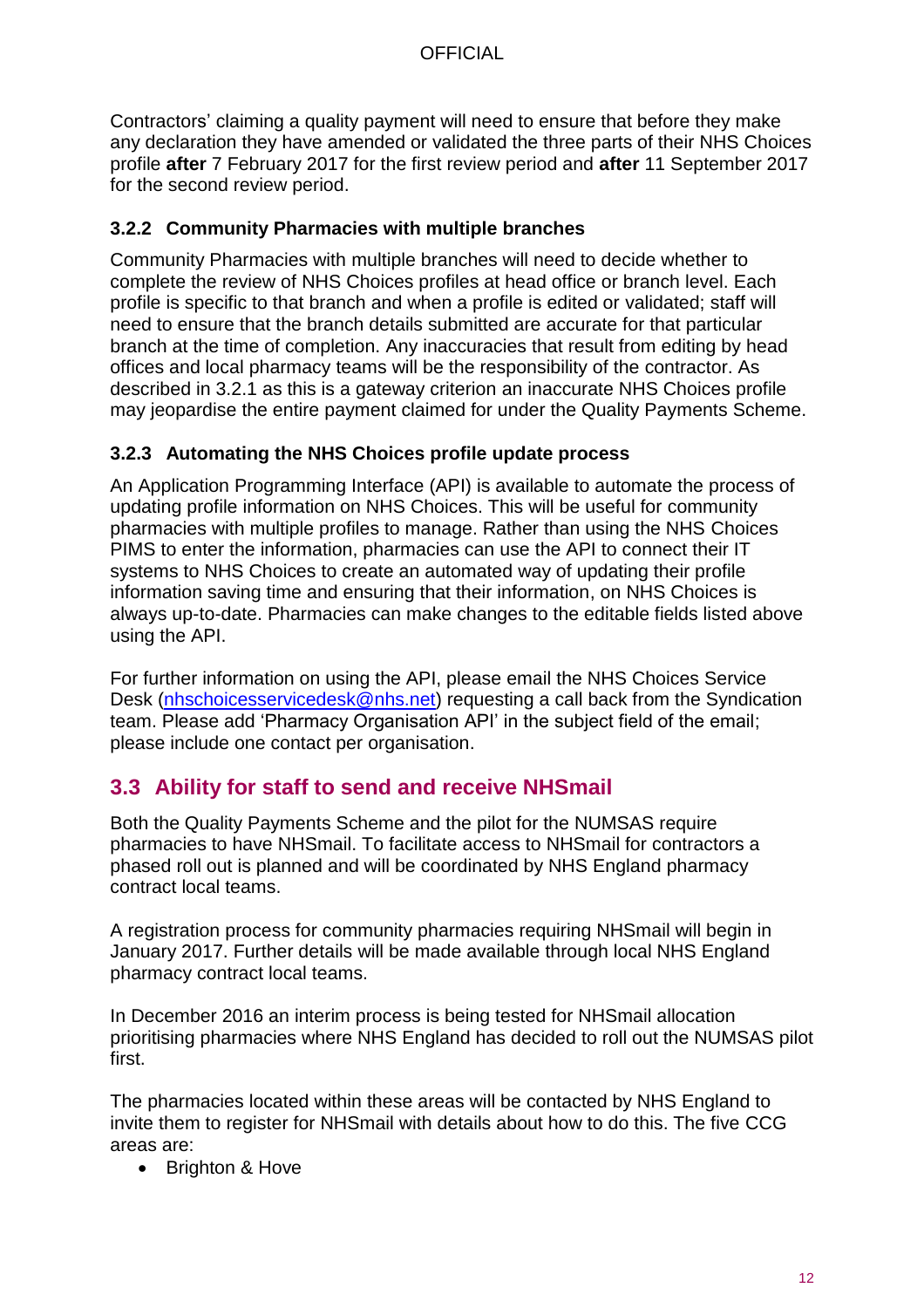- Guildford & Waverley
- Fylde Coast (Blackpool and Fylde & Wyre)
- Nottingham City
- Cambridgeshire & Peterborough.

#### <span id="page-12-0"></span>**3.3.1 Phased roll out**

To support the national implementation of NUMSAS and the Quality Payments Scheme a phased roll out of NHSmail is planned.

We aim to have all pharmacies in England that request an account set up with NHSmail by April 2017. Having an NHSmail account will enable secure transmission of patient information between NHS organisations to support integration of community pharmacy teams with other members of the healthcare team. These accounts will also enable a pharmacy to register to provide the NUMSAS; and give pharmacy contractor's access to NHSmail should they wish to apply for the Quality Payments Scheme.

| January 2017    | <b>February 2017</b>    | <b>March 2017</b>                         |
|-----------------|-------------------------|-------------------------------------------|
| East of England | <b>South East Coast</b> | London                                    |
| North East      | <b>Midlands</b>         | <b>Yorkshire and The Humber</b>           |
| North West      | South West              | <b>South Central and Thames</b><br>Valley |
|                 |                         | Wessex and the Isle of Wight              |

NHSmail will be rolled out in the following phases:

#### <span id="page-12-1"></span>**3.3.2 Key points**

The following key points are to be noted:

- A national roll out for community pharmacies requesting NHSmail is being planned for a phased implementation from January 2017 to March 2017
- Registration for NHSmail will start from January 2017. Further guidance on how to register will be issued ahead of this date
- Existing local NHS administrators for NHSmail will advise contractors that they will not issue new NHSmail account from 1 December 2016 but that contractors will need to register for the national process. Details about the national process will be available in January 2017
- A shared NHSmail mailbox will be allocated to each pharmacy and up to three personal email accounts. In order to access a pharmacy shared NHSmail mailbox, individual user accounts are required to be pointed to the shared mailbox for the pharmacy. This allows users to work collaboratively, whilst ensuring that passwords and user data is not shared with multiple users
- Contractors should consider locum pharmacists and weekend staff who may need to access the shared NHSmail mailbox.
- Priority will be given to those pharmacies registering to deliver NUMSAS although all pharmacies in England will be provided with the opportunity to set up an account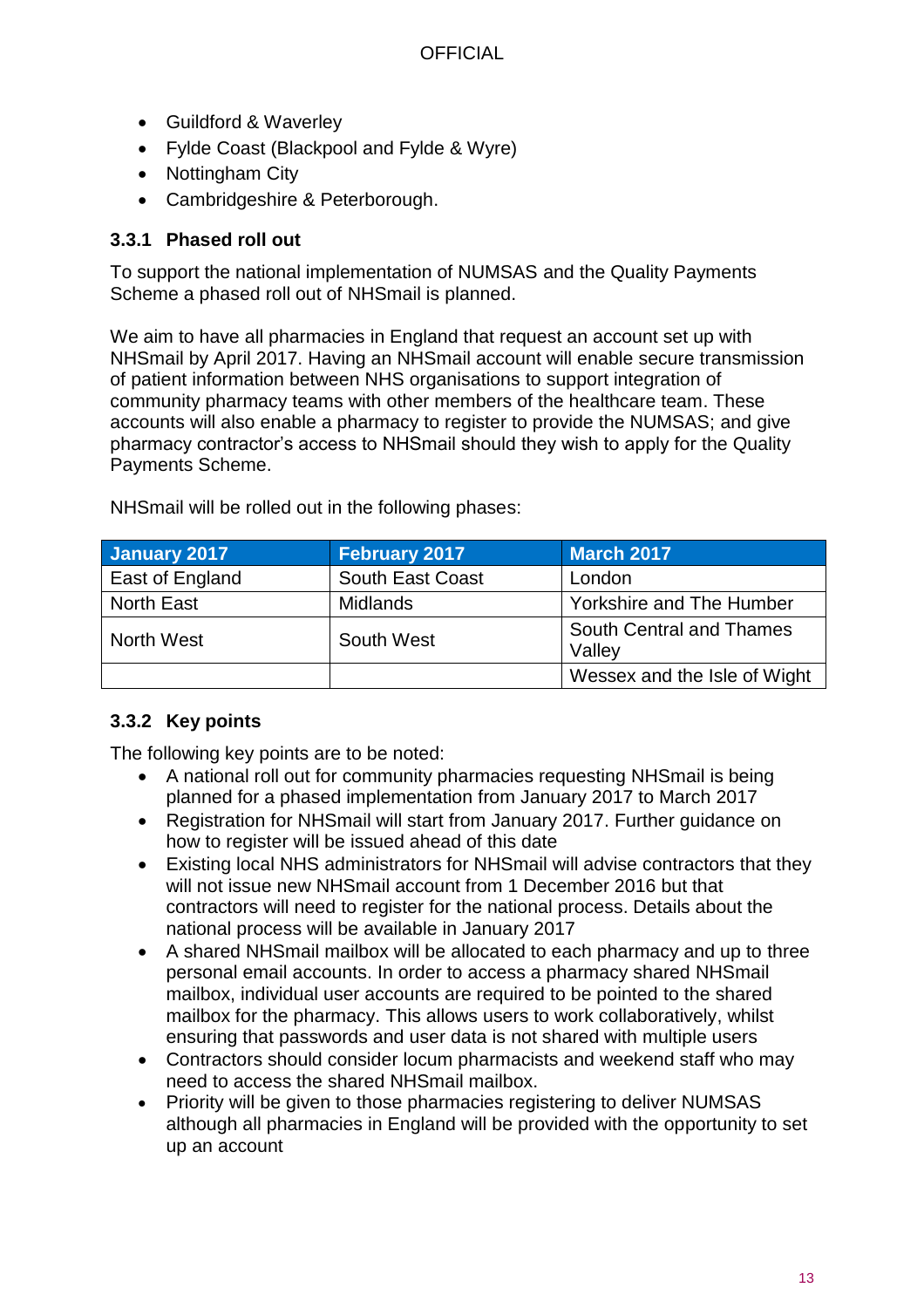- If a pharmacy has registered for NHSmail by 1February 2017 but has not been set up with an account by 1 April 2017 then this gateway criteria will be assumed to have been met
- A requirement for being provided with the shared NHSmail mailbox is that the pharmacy is meeting the requirements of their terms of service in relation to Information Governance
- Further guidance will be provided to contractors in January 2017 about the process for NHSmail registration.

### <span id="page-13-0"></span>**3.4 Ongoing utilisation of the Electronic Prescription Service**

EPS enables prescribers - such as GPs and practice nurses - to send prescriptions electronically to a dispenser (such as a pharmacy) of the patient's choice. This makes the prescribing and dispensing process more efficient and convenient for patients and staff.

There are a number of reasons why community pharmacies are being encouraged to utilise the EPS:

- Less sorting and less paper to send to NHS Prescription Services
- Reduced need to enter prescription information
- Reduced prescription queries
- Improved patient satisfaction
- No need for a prescription collection service
- Improved stock control.

#### <span id="page-13-1"></span>**3.4.1 Evidence of ongoing EPS Utilisation**

To meet the gateway criteria of the ongoing utilisation of the EPS at the pharmacy premises contractors must:

1. Have EPS Release 2 enabled

If your pharmacy does not already have EPS Release 2 enabled, and you wish to enable your pharmacy to receive and process EPS Release 2 prescriptions, you must contact your system supplier to order a system upgrade, contact NHS England for dispensing tokens and your local Registration Authority for smart cards.

#### 2. Ongoing nomination

Carry out ongoing nomination of patients who are suitable for the service and who have chosen to nominate your pharmacy. You should ensure that the national nomination guidance is followed at all times.

3. Appropriately endorse and claim for EPS Release 2 prescriptions each month. Guidance is available from your system supplier and on the EPS website for [endorsement and claim messages](http://webarchive.nationalarchives.gov.uk/20160921135209/http:/systems.digital.nhs.uk/eps/dispensing/endrs)<sup>4</sup> and [month end and reimbursement](http://webarchive.nationalarchives.gov.uk/20160921135209/http:/systems.digital.nhs.uk/eps/dispensing/reimburs)<sup>5</sup>.

 $\frac{1}{4}$ 

http://webarchive.nationalarchives.gov.uk/20160921135209/http://systems.digital.nhs.uk/eps/dispensin g/endrs